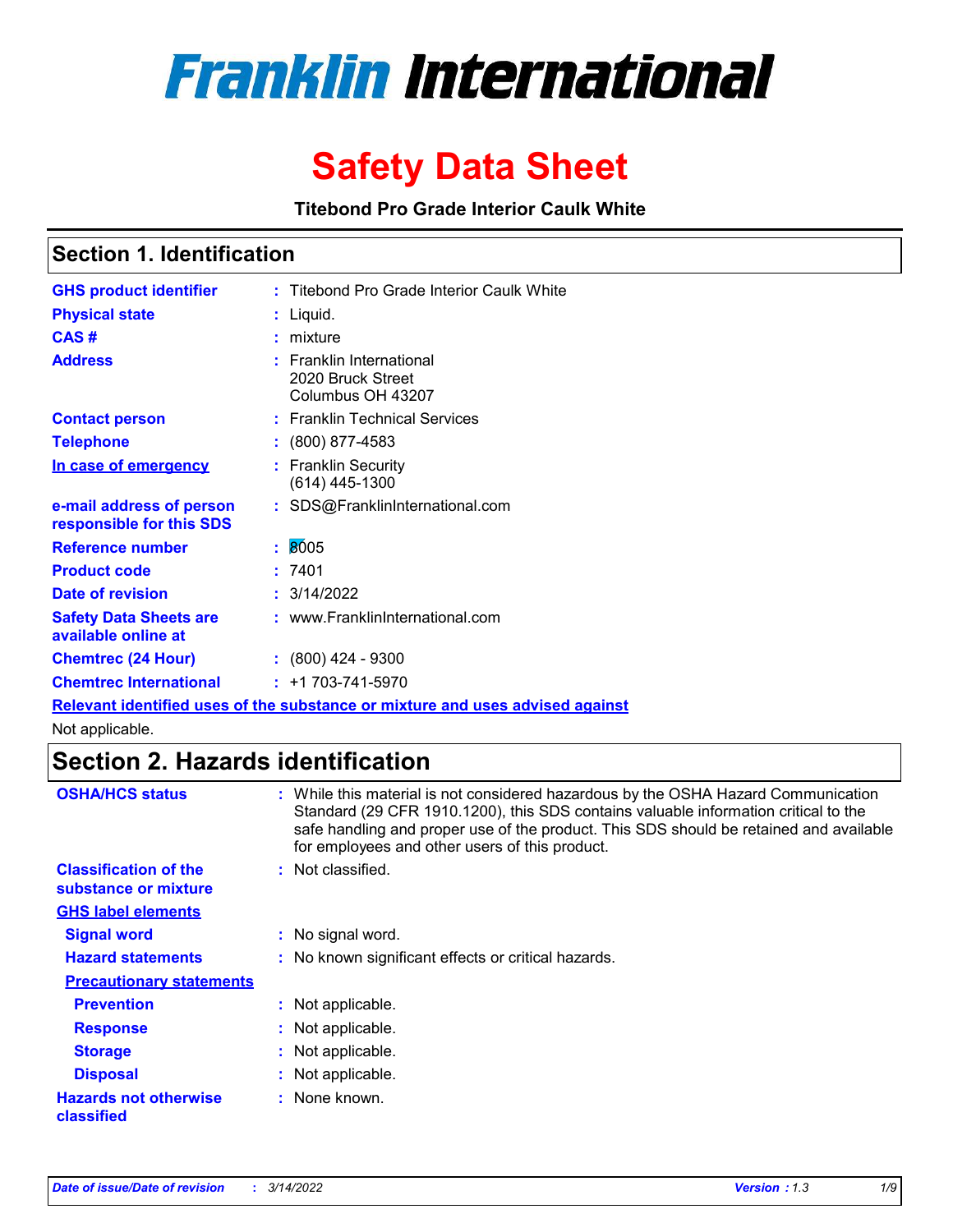# **Section 3. Composition/information on ingredients**

**Substance/mixture :** Mixture

Any concentration shown as a range is to protect confidentiality or is due to batch variation.

**There are no ingredients present which, within the current knowledge of the supplier and in the concentrations applicable, are classified as hazardous to health or the environment and hence require reporting in this section. Occupational exposure limits, if available, are listed in Section 8.**

### **Section 4. First aid measures**

| <b>Description of necessary first aid measures</b> |                                                                                                                                                                                                                                                                                                                                                |
|----------------------------------------------------|------------------------------------------------------------------------------------------------------------------------------------------------------------------------------------------------------------------------------------------------------------------------------------------------------------------------------------------------|
| <b>Eye contact</b>                                 | : Immediately flush eyes with plenty of water, occasionally lifting the upper and lower<br>eyelids. Check for and remove any contact lenses. Get medical attention if irritation<br>occurs.                                                                                                                                                    |
| <b>Inhalation</b>                                  | : Remove victim to fresh air and keep at rest in a position comfortable for breathing. Get<br>medical attention if needed.                                                                                                                                                                                                                     |
| <b>Skin contact</b>                                | : Flush contaminated skin with plenty of water. Remove contaminated clothing and<br>shoes. Get medical attention if needed.                                                                                                                                                                                                                    |
| <b>Ingestion</b>                                   | : Wash out mouth with water. Remove victim to fresh air and keep at rest in a position<br>comfortable for breathing. If material has been swallowed and the exposed person is<br>conscious, give small quantities of water to drink. Do not induce vomiting unless<br>directed to do so by medical personnel. Get medical attention if needed. |
| Most important symptoms/effects, acute and delayed |                                                                                                                                                                                                                                                                                                                                                |
| <b>Potential acute health effects</b>              |                                                                                                                                                                                                                                                                                                                                                |
| <b>Eye contact</b>                                 | : This product may irritate eyes upon contact.                                                                                                                                                                                                                                                                                                 |
| <b>Inhalation</b>                                  | : No known significant effects or critical hazards.                                                                                                                                                                                                                                                                                            |
| <b>Skin contact</b>                                | : No known significant effects or critical hazards.                                                                                                                                                                                                                                                                                            |
| <b>Ingestion</b>                                   | : No known significant effects or critical hazards.                                                                                                                                                                                                                                                                                            |
| <b>Over-exposure signs/symptoms</b>                |                                                                                                                                                                                                                                                                                                                                                |
| Eye contact                                        | : No specific data.                                                                                                                                                                                                                                                                                                                            |
| <b>Inhalation</b>                                  | : No specific data.                                                                                                                                                                                                                                                                                                                            |
| <b>Skin contact</b>                                | : No specific data.                                                                                                                                                                                                                                                                                                                            |
| <b>Ingestion</b>                                   | : No specific data.                                                                                                                                                                                                                                                                                                                            |
|                                                    | Indication of immediate medical attention and special treatment needed, if necessary                                                                                                                                                                                                                                                           |
| <b>Notes to physician</b>                          | : Treat symptomatically. Contact poison treatment specialist immediately if large<br>quantities have been ingested or inhaled.                                                                                                                                                                                                                 |
| <b>Specific treatments</b>                         | : No specific treatment.                                                                                                                                                                                                                                                                                                                       |
| <b>Protection of first-aiders</b>                  | : No action shall be taken involving any personal risk or without suitable training.                                                                                                                                                                                                                                                           |
|                                                    |                                                                                                                                                                                                                                                                                                                                                |

**See toxicological information (Section 11)**

### **Section 5. Fire-fighting measures**

| <b>Extinguishing media</b>                           |                                                                                       |
|------------------------------------------------------|---------------------------------------------------------------------------------------|
| <b>Suitable extinguishing</b><br>media               | : Use an extinguishing agent suitable for the surrounding fire.                       |
| <b>Unsuitable extinguishing</b><br>media             | : None known.                                                                         |
| <b>Specific hazards arising</b><br>from the chemical | : In a fire or if heated, a pressure increase will occur and the container may burst. |
| <b>Hazardous thermal</b><br>decomposition products   | : No specific data.                                                                   |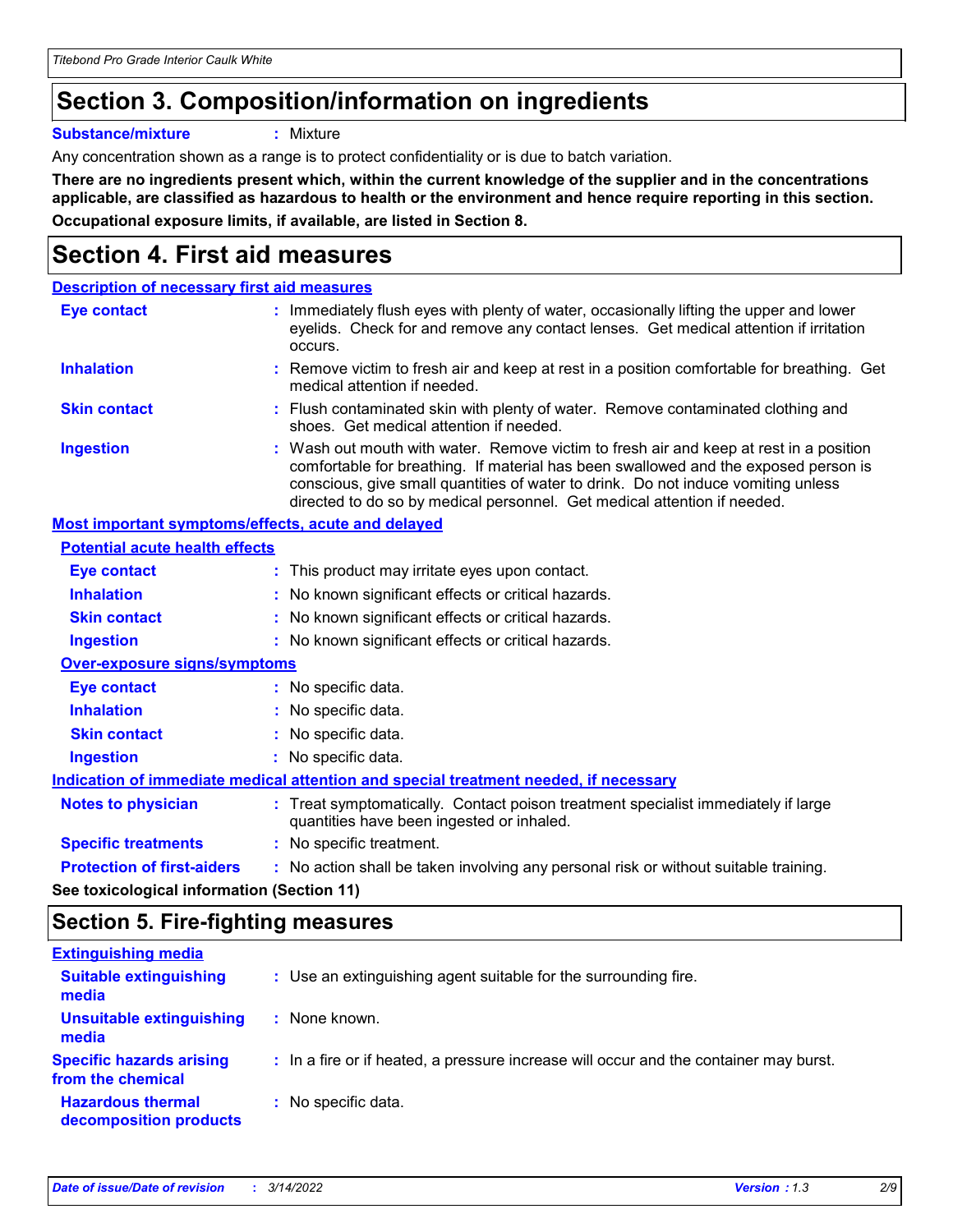### **Section 5. Fire-fighting measures**

| <b>Special protective actions</b><br>for fire-fighters | : Promptly isolate the scene by removing all persons from the vicinity of the incident if<br>there is a fire. No action shall be taken involving any personal risk or without suitable<br>training. |
|--------------------------------------------------------|-----------------------------------------------------------------------------------------------------------------------------------------------------------------------------------------------------|
| <b>Special protective</b>                              | Fire-fighters should wear appropriate protective equipment and self-contained breathing                                                                                                             |
| equipment for fire-fighters                            | apparatus (SCBA) with a full face-piece operated in positive pressure mode.                                                                                                                         |

### **Section 6. Accidental release measures**

|                                                              |    | <b>Personal precautions, protective equipment and emergency procedures</b>                                                                                                                                                                                                                                                                                                                                                                                                                                                                                                                 |
|--------------------------------------------------------------|----|--------------------------------------------------------------------------------------------------------------------------------------------------------------------------------------------------------------------------------------------------------------------------------------------------------------------------------------------------------------------------------------------------------------------------------------------------------------------------------------------------------------------------------------------------------------------------------------------|
| For non-emergency<br>personnel                               |    | : No action shall be taken involving any personal risk or without suitable training.<br>Evacuate surrounding areas. Keep unnecessary and unprotected personnel from<br>entering. Do not touch or walk through spilled material. Put on appropriate personal<br>protective equipment.                                                                                                                                                                                                                                                                                                       |
| For emergency responders                                     | ÷. | If specialized clothing is required to deal with the spillage, take note of any information in<br>Section 8 on suitable and unsuitable materials. See also the information in "For non-<br>emergency personnel".                                                                                                                                                                                                                                                                                                                                                                           |
| <b>Environmental precautions</b>                             |    | : Avoid dispersal of spilled material and runoff and contact with soil, waterways, drains<br>and sewers. Inform the relevant authorities if the product has caused environmental<br>pollution (sewers, waterways, soil or air).                                                                                                                                                                                                                                                                                                                                                            |
| <b>Methods and materials for containment and cleaning up</b> |    |                                                                                                                                                                                                                                                                                                                                                                                                                                                                                                                                                                                            |
| <b>Small spill</b>                                           |    | : Stop leak if without risk. Move containers from spill area. Dilute with water and mop up<br>if water-soluble. Alternatively, or if water-insoluble, absorb with an inert dry material and<br>place in an appropriate waste disposal container. Dispose of via a licensed waste<br>disposal contractor.                                                                                                                                                                                                                                                                                   |
| <b>Large spill</b>                                           |    | : Stop leak if without risk. Move containers from spill area. Prevent entry into sewers,<br>water courses, basements or confined areas. Wash spillages into an effluent treatment<br>plant or proceed as follows. Contain and collect spillage with non-combustible,<br>absorbent material e.g. sand, earth, vermiculite or diatomaceous earth and place in<br>container for disposal according to local regulations (see Section 13). Dispose of via a<br>licensed waste disposal contractor. Note: see Section 1 for emergency contact<br>information and Section 13 for waste disposal. |
|                                                              |    |                                                                                                                                                                                                                                                                                                                                                                                                                                                                                                                                                                                            |

### **Section 7. Handling and storage**

### **Precautions for safe handling**

| <b>Protective measures</b>                                                       | : Put on appropriate personal protective equipment (see Section 8).                                                                                                                                                                                                                                                                                                                                                                                                                                                                                                                                                                                      |
|----------------------------------------------------------------------------------|----------------------------------------------------------------------------------------------------------------------------------------------------------------------------------------------------------------------------------------------------------------------------------------------------------------------------------------------------------------------------------------------------------------------------------------------------------------------------------------------------------------------------------------------------------------------------------------------------------------------------------------------------------|
| <b>Advice on general</b><br>occupational hygiene                                 | : Eating, drinking and smoking should be prohibited in areas where this material is<br>handled, stored and processed. Workers should wash hands and face before eating,<br>drinking and smoking. Remove contaminated clothing and protective equipment before<br>entering eating areas. See also Section 8 for additional information on hygiene<br>measures.                                                                                                                                                                                                                                                                                            |
| <b>Conditions for safe storage,</b><br>including any<br><b>incompatibilities</b> | Store between the following temperatures: 5 to 38°C (41 to 100.4°F). Store in<br>accordance with local regulations. Store in original container protected from direct<br>sunlight in a dry, cool and well-ventilated area, away from incompatible materials (see<br>Section 10) and food and drink. Keep container tightly closed and sealed until ready for<br>use. Containers that have been opened must be carefully resealed and kept upright to<br>prevent leakage. Do not store in unlabeled containers. Use appropriate containment to<br>avoid environmental contamination. See Section 10 for incompatible materials before<br>handling or use. |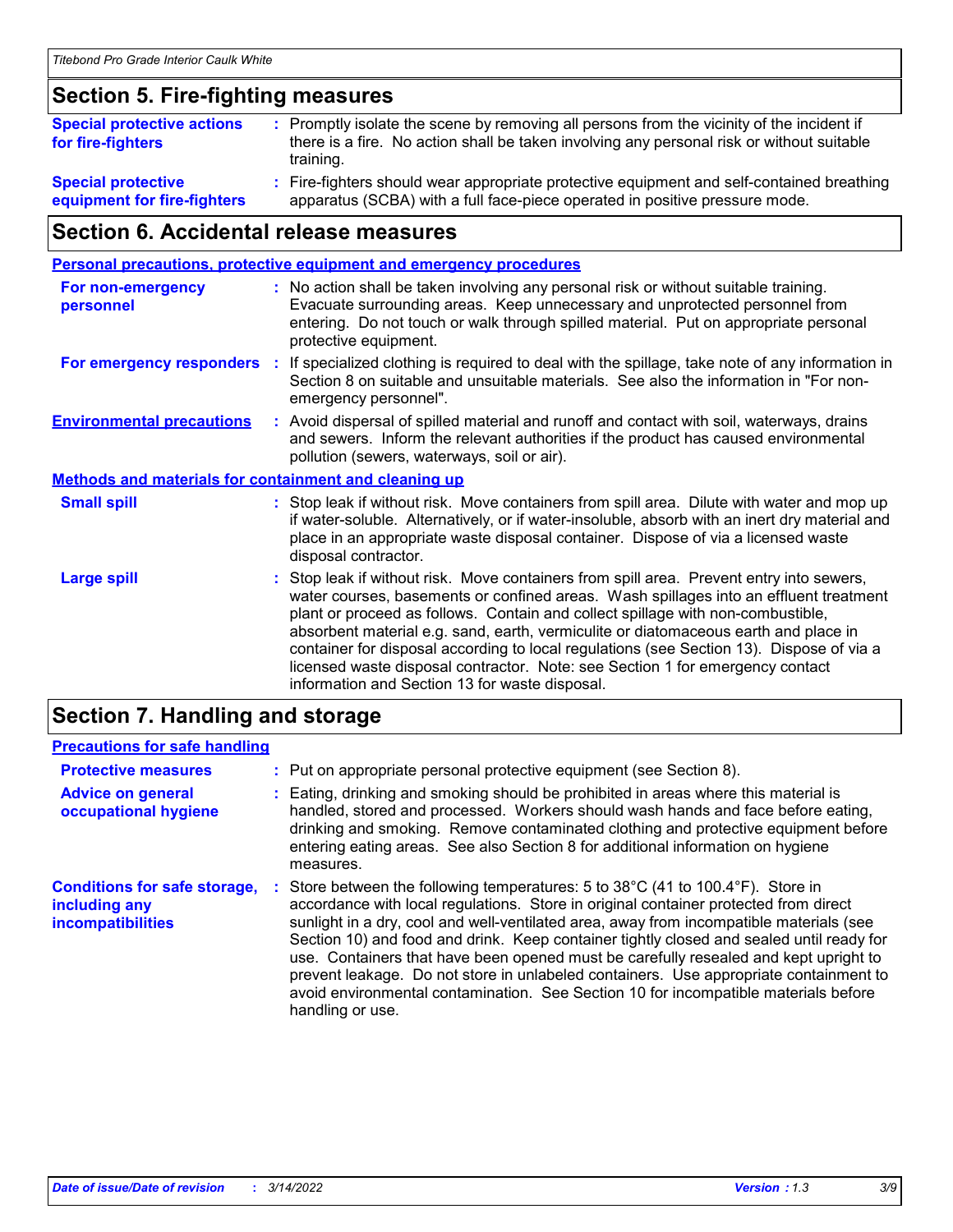## **Section 8. Exposure controls/personal protection**

#### **Control parameters**

| <b>Occupational exposure limits</b><br>None.      |                                                                                                                                                                                                                                                                                                                                                                                                   |
|---------------------------------------------------|---------------------------------------------------------------------------------------------------------------------------------------------------------------------------------------------------------------------------------------------------------------------------------------------------------------------------------------------------------------------------------------------------|
| <b>Appropriate engineering</b><br><b>controls</b> | : Good general ventilation should be sufficient to control worker exposure to airborne<br>contaminants.                                                                                                                                                                                                                                                                                           |
| <b>Environmental exposure</b><br>controls         | : Emissions from ventilation or work process equipment should be checked to ensure<br>they comply with the requirements of environmental protection legislation. In some<br>cases, fume scrubbers, filters or engineering modifications to the process equipment<br>will be necessary to reduce emissions to acceptable levels.                                                                   |
| <b>Individual protection measures</b>             |                                                                                                                                                                                                                                                                                                                                                                                                   |
| <b>Hygiene measures</b>                           | : Wash hands, forearms and face thoroughly after handling chemical products, before<br>eating, smoking and using the lavatory and at the end of the working period.<br>Appropriate techniques should be used to remove potentially contaminated clothing.<br>Wash contaminated clothing before reusing. Ensure that eyewash stations and safety<br>showers are close to the workstation location. |
| <b>Eye/face protection</b>                        | : Safety eyewear complying with an approved standard should be used when a risk<br>assessment indicates this is necessary to avoid exposure to liquid splashes, mists,<br>gases or dusts. If contact is possible, the following protection should be worn, unless<br>the assessment indicates a higher degree of protection: safety glasses with side-<br>shields.                                |
| <b>Skin protection</b>                            |                                                                                                                                                                                                                                                                                                                                                                                                   |
| <b>Hand protection</b>                            | : Chemical-resistant, impervious gloves complying with an approved standard should be<br>worn at all times when handling chemical products if a risk assessment indicates this is<br>necessary.                                                                                                                                                                                                   |
| <b>Body protection</b>                            | : Personal protective equipment for the body should be selected based on the task being<br>performed and the risks involved and should be approved by a specialist before<br>handling this product.                                                                                                                                                                                               |
| <b>Other skin protection</b>                      | : Appropriate footwear and any additional skin protection measures should be selected<br>based on the task being performed and the risks involved and should be approved by a<br>specialist before handling this product.                                                                                                                                                                         |
| <b>Respiratory protection</b>                     | : Based on the hazard and potential for exposure, select a respirator that meets the<br>appropriate standard or certification. Respirators must be used according to a<br>respiratory protection program to ensure proper fitting, training, and other important<br>aspects of use.                                                                                                               |

### **Section 9. Physical and chemical properties**

| <b>Appearance</b>                                                       |                                               |
|-------------------------------------------------------------------------|-----------------------------------------------|
| <b>Physical state</b>                                                   | : Liquid. [Paste.]                            |
| <b>Color</b>                                                            | : White.                                      |
| Odor                                                                    | : Characteristic.                             |
| <b>Odor threshold</b>                                                   | $:$ Not available.                            |
| рH                                                                      | : 7 to 8                                      |
| <b>Melting point</b>                                                    | $:$ Not available.                            |
| <b>Boiling point</b>                                                    | : $100^{\circ}$ C (212 $^{\circ}$ F)          |
| <b>Flash point</b>                                                      | : Closed cup: >93.333°C (>200°F) [Setaflash.] |
| <b>Evaporation rate</b>                                                 | $:$ >1 (butyl acetate = 1)                    |
| <b>Flammability (solid, gas)</b>                                        | : Not available.                              |
| <b>Lower and upper explosive : Not available.</b><br>(flammable) limits |                                               |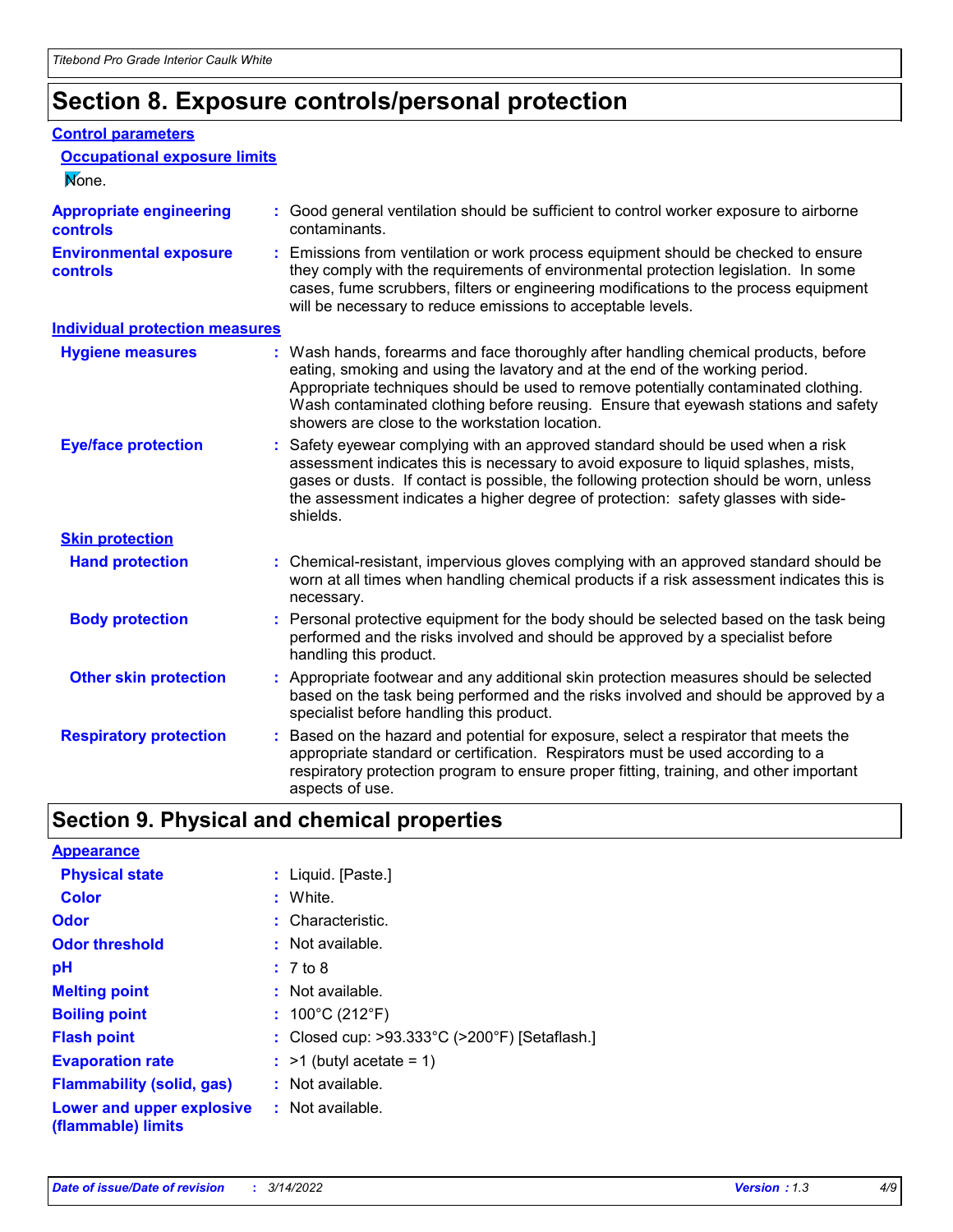### **Section 9. Physical and chemical properties**

| <b>VOC (less water, less</b><br>exempt solvents)  | $: 56.85$ g/l     |
|---------------------------------------------------|-------------------|
| <b>Volatility</b>                                 | $: 20.43\%$ (w/w) |
| <b>Vapor density</b>                              | : Not available.  |
| <b>Relative density</b>                           | : 1.55055         |
| <b>Solubility</b>                                 | : Not available.  |
| <b>Solubility in water</b>                        | : Not available.  |
| <b>Partition coefficient: n-</b><br>octanol/water | : Not available.  |
| <b>Auto-ignition temperature</b>                  | : Not available.  |
| <b>Decomposition temperature</b>                  | : Not available.  |
| <b>Viscosity</b>                                  | : Not available.  |

### **Section 10. Stability and reactivity**

| <b>Reactivity</b>                            | : No specific test data related to reactivity available for this product or its ingredients.              |
|----------------------------------------------|-----------------------------------------------------------------------------------------------------------|
| <b>Chemical stability</b>                    | : The product is stable.                                                                                  |
| <b>Possibility of hazardous</b><br>reactions | : Under normal conditions of storage and use, hazardous reactions will not occur.                         |
| <b>Conditions to avoid</b>                   | : No specific data.                                                                                       |
| <b>Incompatible materials</b>                | : No specific data.                                                                                       |
| <b>Hazardous decomposition</b><br>products   | : Under normal conditions of storage and use, hazardous decomposition products should<br>not be produced. |

### **Section 11. Toxicological information**

#### **Information on toxicological effects**

#### **Acute toxicity**

Not available.

#### **Irritation/Corrosion**

Not available.

### **Conclusion/Summary**

- 
- **Sensitization**

Not available.

### **Mutagenicity**

Not available.

### **Carcinogenicity** Not available.

**Reproductive toxicity** Not available.

**Teratogenicity** Not available.

- **Skin Example 3 :** Prolonged or repeated contact can defat the skin and lead to irritation, cracking and/or dermatitis.
- **Eyes :** This product may irritate eyes upon contact.
- **Respiratory :** Inhalation of oil mist or vapors at elevated temperatures may cause respiratory irritation.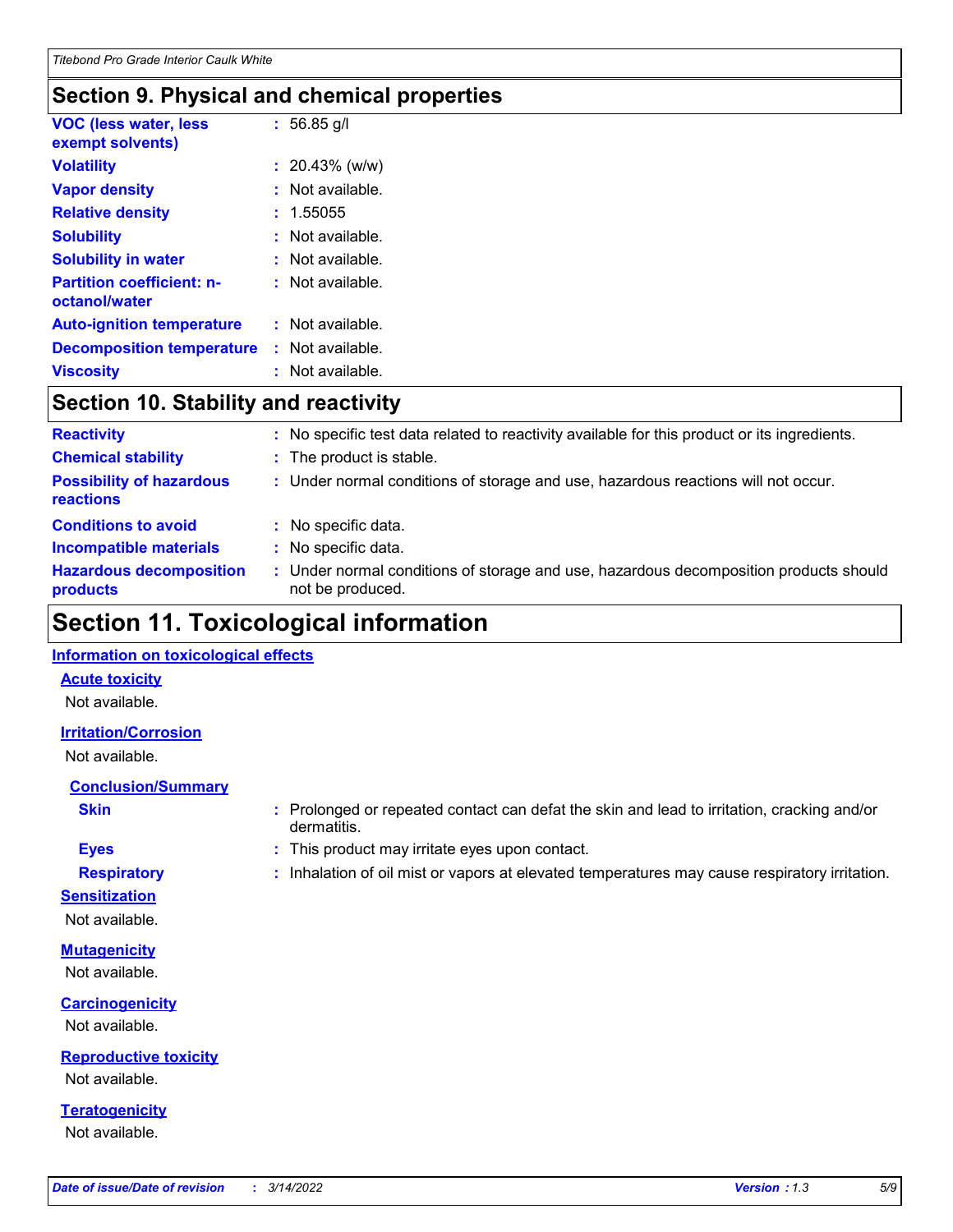# **Section 11. Toxicological information**

| <b>Specific target organ toxicity (single exposure)</b><br>Not available.   |                                                                                              |
|-----------------------------------------------------------------------------|----------------------------------------------------------------------------------------------|
| <b>Specific target organ toxicity (repeated exposure)</b><br>Not available. |                                                                                              |
| <b>Aspiration hazard</b><br>Mot available.                                  |                                                                                              |
| <b>Information on the likely</b><br>routes of exposure                      | : Routes of entry anticipated: Oral, Inhalation.<br>Routes of entry not anticipated: Dermal. |
| <b>Potential acute health effects</b>                                       |                                                                                              |
| <b>Eye contact</b>                                                          | : This product may irritate eyes upon contact.                                               |
| <b>Inhalation</b>                                                           | : No known significant effects or critical hazards.                                          |
| <b>Skin contact</b>                                                         | : No known significant effects or critical hazards.                                          |
| <b>Ingestion</b>                                                            | : No known significant effects or critical hazards.                                          |
|                                                                             | <b>Symptoms related to the physical, chemical and toxicological characteristics</b>          |
| <b>Eye contact</b>                                                          | : No specific data.                                                                          |
| <b>Inhalation</b>                                                           | : No specific data.                                                                          |
| <b>Skin contact</b>                                                         | : No specific data.                                                                          |
| <b>Ingestion</b>                                                            | : No specific data.                                                                          |
|                                                                             | Delayed and immediate effects and also chronic effects from short and long term exposure     |
| <b>Short term exposure</b>                                                  |                                                                                              |
| <b>Potential immediate</b><br>effects                                       | : Not available.                                                                             |
| <b>Potential delayed effects</b>                                            | : Not available.                                                                             |
| <b>Long term exposure</b>                                                   |                                                                                              |
| <b>Potential immediate</b><br>effects                                       | : Not available.                                                                             |
| <b>Potential delayed effects</b>                                            | : Not available.                                                                             |
| <b>Potential chronic health effects</b><br>Not available.                   |                                                                                              |
| General                                                                     | : No known significant effects or critical hazards.                                          |
| <b>Carcinogenicity</b>                                                      | : No known significant effects or critical hazards.                                          |
| <b>Mutagenicity</b>                                                         | No known significant effects or critical hazards.                                            |
| <b>Teratogenicity</b>                                                       | No known significant effects or critical hazards.                                            |
| <b>Developmental effects</b>                                                | No known significant effects or critical hazards.                                            |
| <b>Fertility effects</b>                                                    | No known significant effects or critical hazards.                                            |
| <b>Numerical measures of toxicity</b>                                       |                                                                                              |
| <b>Acute toxicity estimates</b>                                             |                                                                                              |
| Not available.                                                              |                                                                                              |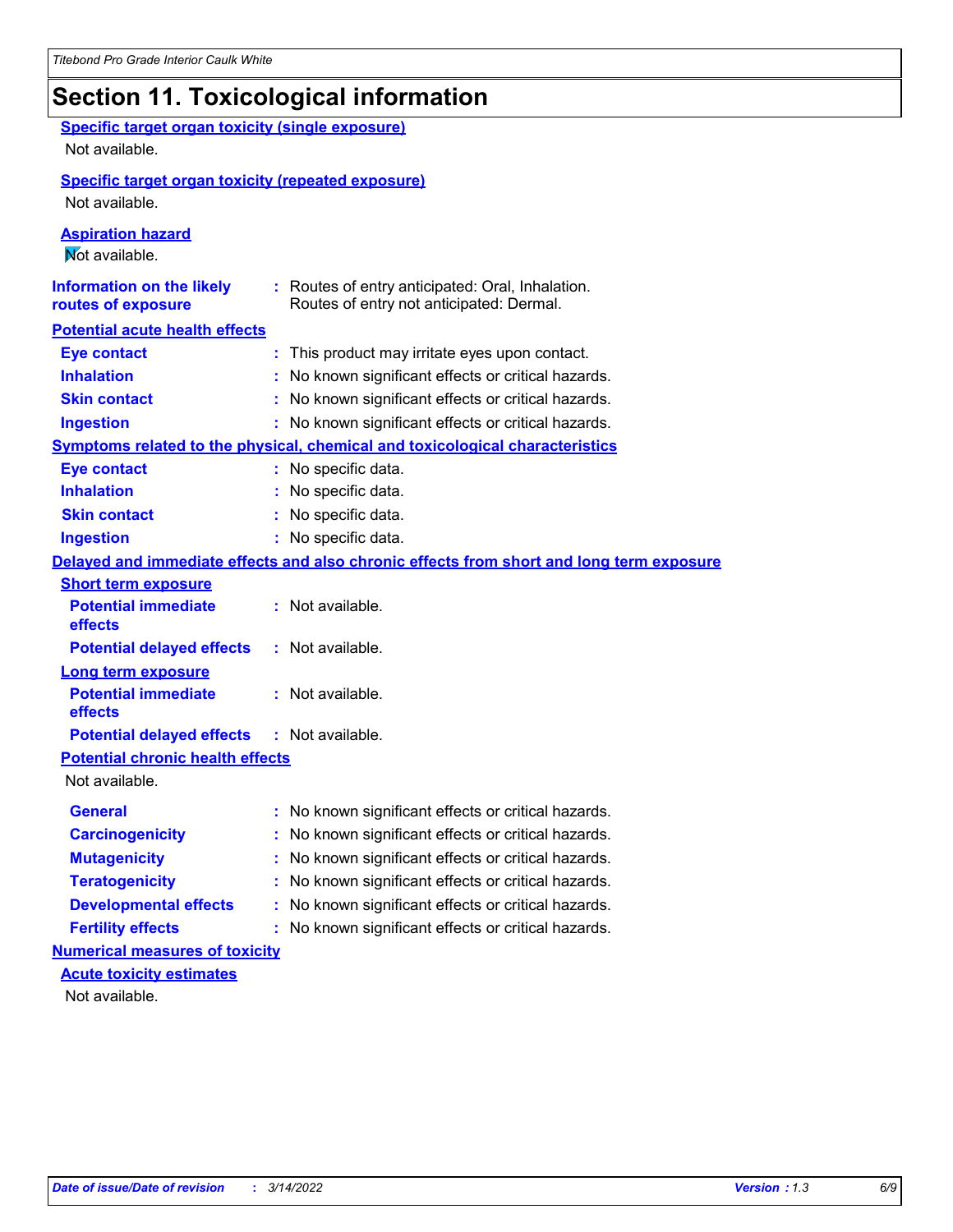## **Section 12. Ecological information**

#### **Toxicity**

**Not available.** 

#### **Persistence and degradability**

**Bioaccumulative potential** Not available. Not available.

| <b>Mobility in soil</b>                                 |                                                     |
|---------------------------------------------------------|-----------------------------------------------------|
| <b>Soil/water partition</b><br><b>coefficient (Koc)</b> | : Not available.                                    |
| <b>Other adverse effects</b>                            | : No known significant effects or critical hazards. |

### **Section 13. Disposal considerations**

The generation of waste should be avoided or minimized wherever possible. Disposal of this product, solutions and any by-products should at all times comply with the requirements of environmental protection and waste disposal legislation and any regional local authority requirements. Dispose of surplus and non-recyclable products via a licensed waste disposal contractor. Waste should not be disposed of untreated to the sewer unless fully compliant with the requirements of all authorities with jurisdiction. Waste packaging should be recycled. Incineration or landfill should only be considered when recycling is not feasible. This material and its container must be disposed of in a safe way. Empty containers or liners may retain some product residues. Avoid dispersal of spilled material and runoff and contact with soil, waterways, drains and sewers. **Disposal methods :**

### **Section 14. Transport information**

|                                      | <b>DOT</b><br><b>Classification</b> | <b>TDG</b><br><b>Classification</b> | <b>Mexico</b><br><b>Classification</b> | <b>ADR/RID</b>               | <b>IMDG</b>              | <b>IATA</b>              |
|--------------------------------------|-------------------------------------|-------------------------------------|----------------------------------------|------------------------------|--------------------------|--------------------------|
| <b>UN number</b>                     | Not regulated.                      | Not regulated.                      | Not regulated.                         | Not regulated.               | Not regulated.           | Not regulated.           |
| <b>UN proper</b><br>shipping name    |                                     |                                     |                                        |                              |                          |                          |
| <b>Transport</b><br>hazard class(es) | $\overline{\phantom{m}}$            | $\overline{\phantom{0}}$            | $\qquad \qquad$                        | $\qquad \qquad \blacksquare$ | $\overline{\phantom{0}}$ | $\overline{\phantom{0}}$ |
| <b>Packing group</b>                 | $\overline{\phantom{a}}$            | -                                   |                                        | -                            |                          | -                        |
| <b>Environmental</b><br>hazards      | No.                                 | No.                                 | No.                                    | No.                          | No.                      | No.                      |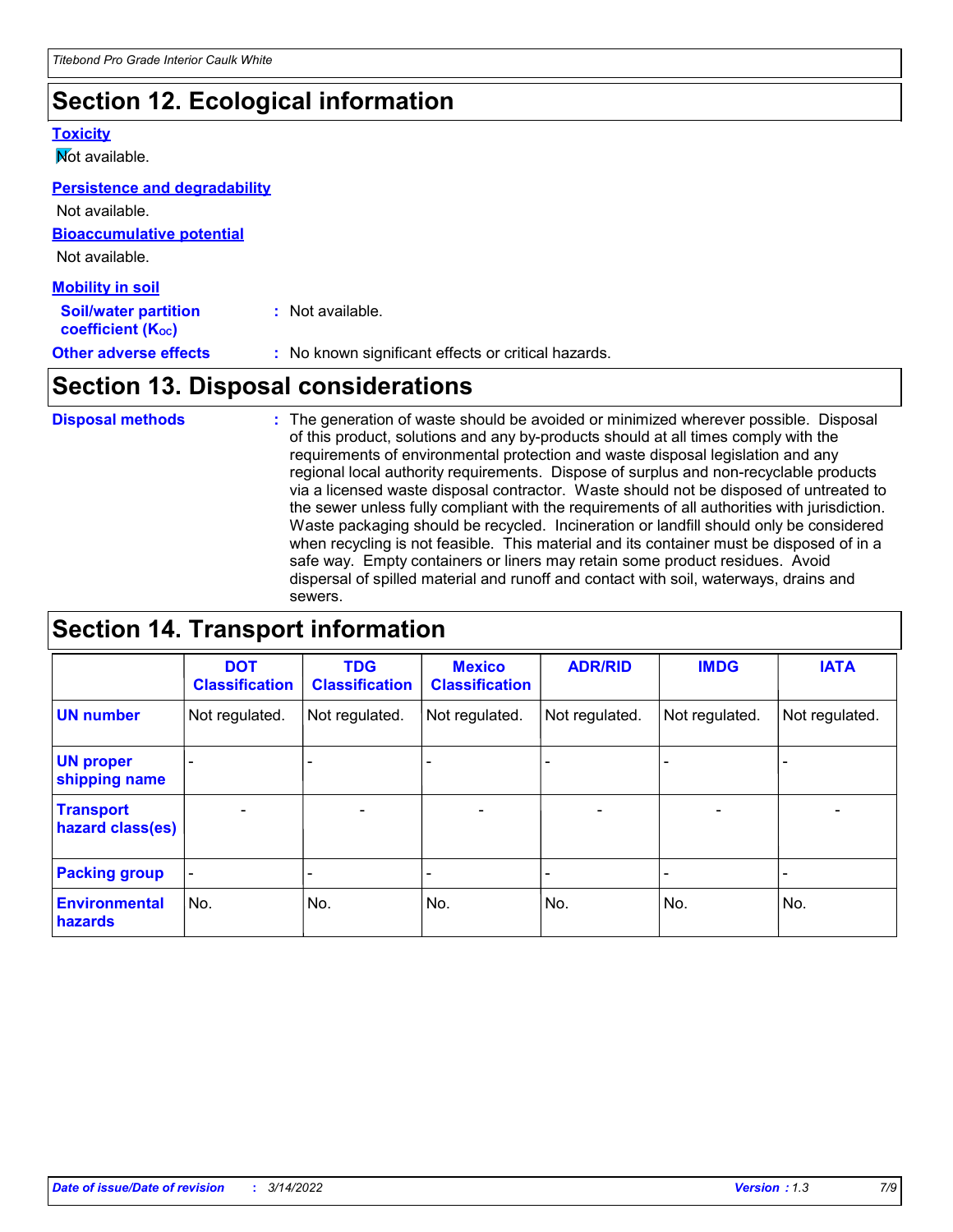### **Section 15. Regulatory information**

#### **U.S. Federal regulations**

#### **SARA 302/304**

#### **Composition/information on ingredients**

No products were found.

#### **SARA 304 RQ :** Not applicable.

#### **SARA 311/312**

**Classification :** Not applicable.

### **Composition/information on ingredients**

| <b>Name</b>                                                 | $\frac{1}{2}$ | <b>Classification</b>                 |
|-------------------------------------------------------------|---------------|---------------------------------------|
| $\mathcal{D}$ istillates (petroleum),<br>hydrotreated light | ≤3            | <b>FLAMMABLE LIQUIDS - Category 3</b> |

#### **State regulations**

**Massachusetts :**

: None of the components are listed.

**New York :** None of the components are listed.

**New Jersey :** None of the components are listed.

**Pennsylvania :** None of the components are listed.

### **California Prop. 65**

This product does not require a Safe Harbor warning under California Prop. 65.

#### **International regulations**

**Chemical Weapon Convention List Schedules I, II & III Chemicals**

Not listed.

### **Montreal Protocol**

Not listed.

### **Stockholm Convention on Persistent Organic Pollutants**

Not listed.

### **UNECE Aarhus Protocol on POPs and Heavy Metals**

Not listed.

### **Inventory list**

**China :** Not determined.

**United States TSCA 8(b) inventory**

**:** All components are active or exempted.

### **Section 16. Other information**

### **Hazardous Material Information System (U.S.A.)**

| <b>Health</b>           |  |
|-------------------------|--|
| <b>Flammability</b>     |  |
| <b>Physical hazards</b> |  |
|                         |  |